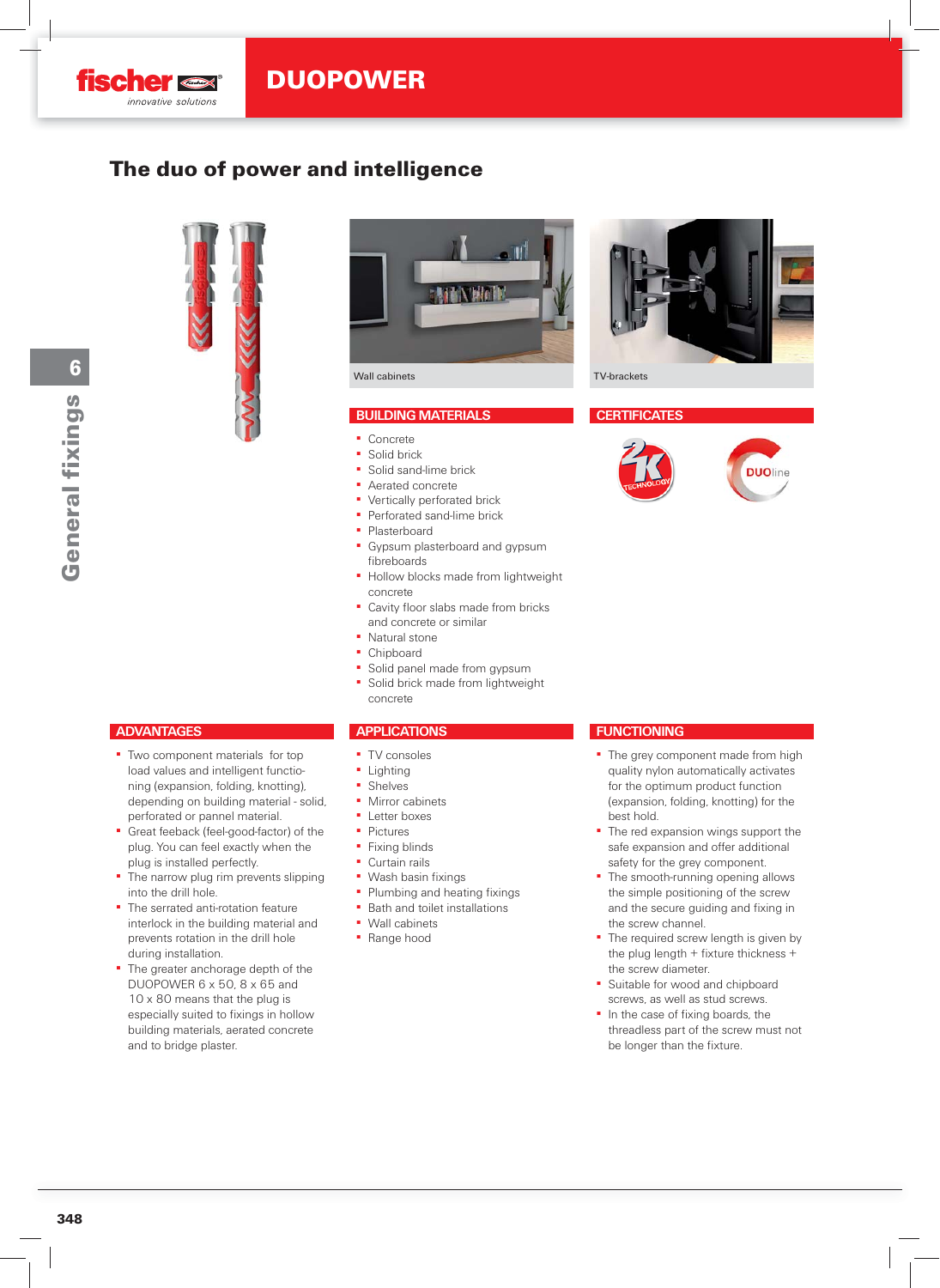

6

General fixings

General fixings





**DUOPOWER** with greater anchorage depth



|                           |                          |                          | <b>Drill hole</b> |                      | Min. drill Min. panel    | <b>Min. bolt</b> | <b>Anchor</b> | <b>Wood and</b> | <b>Drive</b>                    | <b>Max.</b> fixture             | <b>Sales unit</b> |
|---------------------------|--------------------------|--------------------------|-------------------|----------------------|--------------------------|------------------|---------------|-----------------|---------------------------------|---------------------------------|-------------------|
|                           |                          |                          | diameter          | hole depth thickness |                          | penetra-         | length        | chipboard       |                                 | thickness                       |                   |
|                           |                          |                          |                   |                      |                          | tion             |               | <b>screws</b>   |                                 |                                 |                   |
|                           |                          |                          | dn                | h <sub>1</sub>       | $d_{n}$                  | E.min            |               | $d_S/d_S x l_S$ |                                 | $t_{fix}$                       |                   |
|                           | Art.-No.                 | Art.-No.                 | [mm]              | [mm]                 | [mm]                     | [mm]             | [mm]          | [mm]            |                                 | [mm]                            | [pcs]             |
|                           | without                  |                          |                   |                      |                          |                  |               |                 |                                 |                                 |                   |
| Item                      | screw                    | with screw               |                   |                      |                          |                  |               |                 |                                 |                                 |                   |
| <b>DUOPOWER 5 x 25</b>    | 555005                   | $\overline{\phantom{0}}$ | 5                 | 35                   | 12,5                     | 29               | 25            | $3 - 4$         | $\overline{\phantom{0}}$        | $\overline{\phantom{0}}$        | 100               |
| <b>DUOPOWER 6 x 30</b>    | 555006                   | $\overline{\phantom{0}}$ | $6\overline{6}$   | 40                   | 12,5                     | 35               | 30            | $4 - 5$         | $\qquad \qquad -$               | $\qquad \qquad -$               | 100               |
| DUOPOWER 6 x 50           | 538240                   | —                        | 6                 | 60                   | 12,5                     | 55               | 50            | $4 - 5$         | $\overline{\phantom{0}}$        | $\qquad \qquad -$               | 100               |
| <b>DUOPOWER 8 x 40</b>    | 555008                   | $\overline{\phantom{0}}$ | 8                 | 50                   | 12,5                     | 46               | 40            | $4,5 - 6$       |                                 | $\qquad \qquad -$               | 100               |
| <b>DUOPOWER 8 x 65</b>    | 538241                   | $\overline{\phantom{0}}$ | 8                 | 75                   | $2 \times 12.5$          | 71               | 65            | $4,5 - 6$       | $\qquad \qquad -$               | $\qquad \qquad -$               | 50                |
| <b>DUOPOWER 10 x 50</b>   | 555010                   | $\qquad \qquad -$        | 10                | 70                   | 12,5                     | 58               | 50            | $6 - 8$         | $\qquad \qquad -$               | $\hspace{0.1mm}-\hspace{0.1mm}$ | 50                |
| <b>DUOPOWER 10 x 80</b>   | 538242                   | $\overline{\phantom{0}}$ | 10                | 100                  | $\equiv$                 | 88               | 80            | $6 - 8$         | $\overline{\phantom{0}}$        | $\overline{\phantom{0}}$        | 25                |
| DUOPOWER 12 x 60          | 538243                   | $\overline{\phantom{0}}$ | 12                | 80                   | $\overline{\phantom{0}}$ | 70               | 60            | $8 - 10$        | $\hspace{0.1mm}-\hspace{0.1mm}$ | $\qquad \qquad -$               | 25                |
| DUOPOWER 14 x 70          | 538244                   | $\overline{\phantom{0}}$ | 14                | 90                   | $\overline{\phantom{0}}$ | 82               | 70            | $10 - 12$       | $\overline{\phantom{0}}$        | $\overline{\phantom{m}}$        | 20                |
| <b>DUOPOWER 5 x 25 S</b>  | —                        | 555105                   | 5                 | 40                   | 12,5                     | 29               | 25            | 4 x 35          | PZ <sub>2</sub>                 | $6\phantom{1}$                  | 50                |
| <b>DUOPOWER 6 x 30 S</b>  | $\overline{\phantom{0}}$ | 555106                   | 6                 | 45                   | 12,5                     | 35               | 30            | $4,5 \times 40$ | PZ <sub>2</sub>                 | 5                               | 50                |
| <b>DUOPOWER 6 x 50 S</b>  | $\overline{\phantom{0}}$ | 538245                   | 6                 | 75                   | 12,5                     | 55               | 50            | $4,5 \times 70$ | P <sub>Z</sub> 2                | 15                              | 50                |
| <b>DUOPOWER 8 x 40 S</b>  | $\overline{\phantom{0}}$ | 555108                   | 8                 | 65                   | 12,5                     | 45               | 40            | $5 \times 60$   | PZ <sub>2</sub>                 | 15                              | 50                |
| <b>DUOPOWER 8 x 65 S</b>  | —                        | 538246                   | 8                 | 85                   | $2 \times 12.5$          | 70               | 65            | 5 x 80          | PZ <sub>2</sub>                 | 10                              | 25                |
| <b>DUOPOWER 10 x 50 S</b> | $\overline{\phantom{0}}$ | 555110                   | 10                | 74                   | 12,5                     | 57               | 50            | 7 x 69          | SW 13 / TX 40                   | 13                              | 25                |
| <b>DUOPOWER 10 x 80 S</b> | $\overline{\phantom{0}}$ | 538247                   | 10                | 112                  | —                        | 87               | 80            | 7 x 107         | SW 13                           | 20                              | 10                |